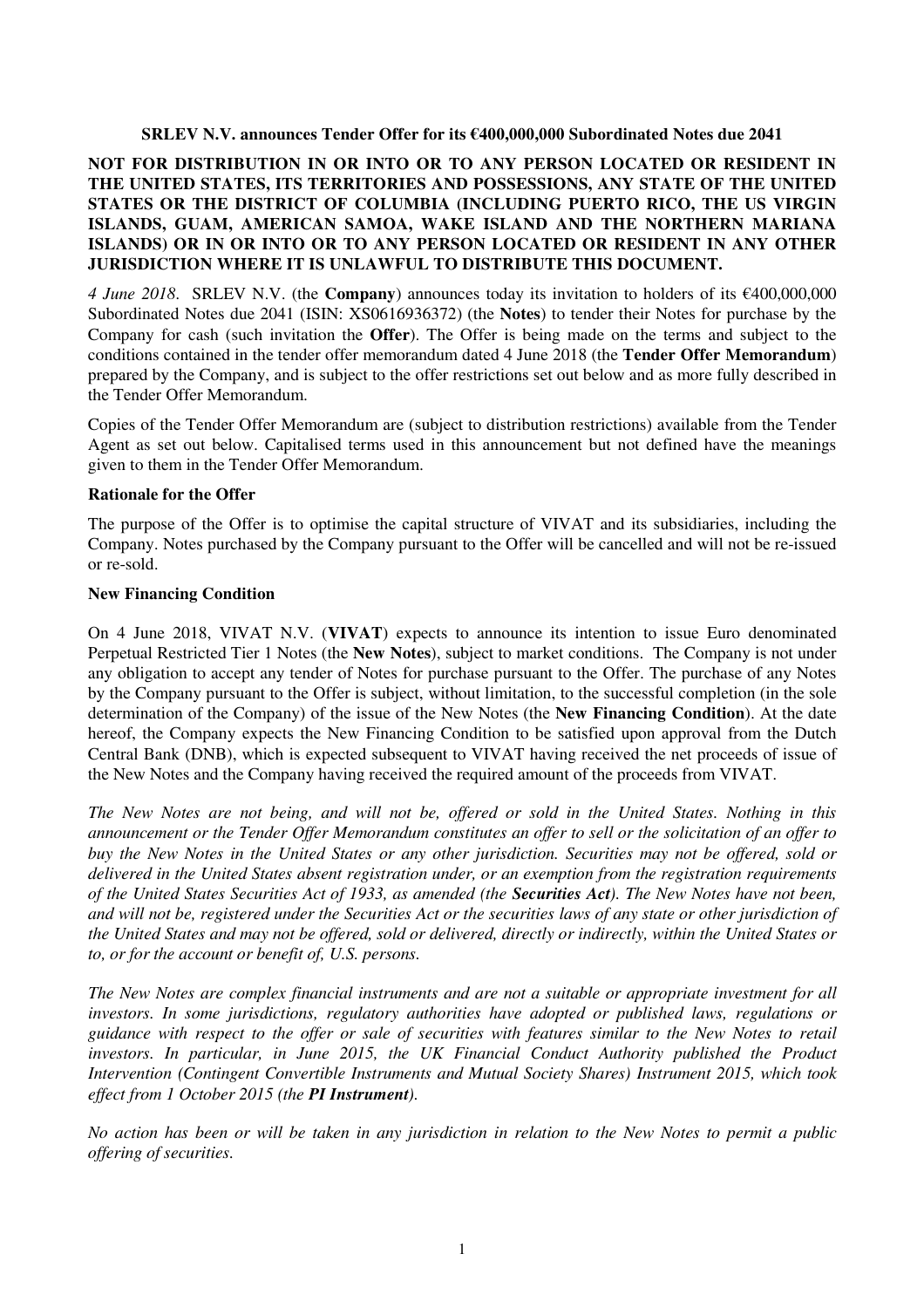# **Details of the Offer**

The Company will pay for Notes accepted by it for purchase pursuant to the Offer a price (the **Purchase Price**) to be determined at or around 1.00 p.m. (CET) on 12 June 2018 (the **Pricing Time**) in the manner described in the Tender Offer Memorandum by reference to the sum (such sum, the **Purchase Yield**) of a purchase spread of +175 basis points (the **Purchase Spread**) and the Interpolated Mid-Swap Rate.

The Purchase Price will be determined by the Dealer Managers and the Company in accordance with market convention to equal (a) the value of all remaining payments of principal and interest on the Notes up to and including the first call date of the Notes (being 15 April 2021), discounted to the Settlement Date at a discount rate equal to the Purchase Yield (sum of the Interpolated Mid-Swap Rate and a purchase spread of 175 basis points), minus (b) Accrued Interest, expressed as a percentage of the nominal amount of the Notes accepted for purchase (rounded to the nearest 0.001 per cent., with 0.0005 per cent. rounded upwards). For avoidance of doubt, the Purchase Yield is intended to reflect a yield up to and including the first call date of the Notes (being 15 April 2021).

The Company proposes to accept for purchase pursuant to the Offer up to  $\epsilon$ 150,000,000 in aggregate nominal amount of the Notes (the **Final Acceptance Amount)**, although the Company reserves the right, in its sole discretion, to accept less than or more than such amount for purchase pursuant to the Offer.

If the Company decides to accept valid tenders of Notes pursuant to the Offer and the aggregate nominal amount of Notes validly tendered for purchase pursuant to the Offer is greater than the Final Acceptance Amount, the Company intends to accept such validly tendered Notes for purchase on a *pro rata* basis such that the aggregate nominal amount of Notes accepted for purchase is no greater than the Final Acceptance Amount, as more fully described in the Tender Offer Memorandum.

| <b>Description</b><br>of the Notes                | <b>First Call</b><br>Date | <b>ISIN/</b><br><b>Common Code</b> | Outstanding<br><b>Nominal</b><br>Amount | <b>Benchmark</b>               | <b>Purchase</b><br><b>Spread</b> | <b>Purchase Yield</b>                                                      | <b>Amount of</b><br><b>Notes subject</b><br>to the Offer                                                               |
|---------------------------------------------------|---------------------------|------------------------------------|-----------------------------------------|--------------------------------|----------------------------------|----------------------------------------------------------------------------|------------------------------------------------------------------------------------------------------------------------|
| €400,000,000<br>Subordinated<br>Notes due<br>2041 | 15 April 2021             | XS0616936372<br>061693637          | €400,000,000                            | Interpolated Mid-<br>Swap Rate | $+175$ bps                       | Sum of the<br>Interpolated Mid-<br>Swap Rate and<br>the Purchase<br>Spread | Subject as set<br>out in the<br>Tender Offer<br>Memorandum,<br>up to<br>€150,000,000 in<br>aggregate<br>nominal amount |

A summary of certain of the terms of the Offer appears below:

# **Tender Instructions**

In order to participate in, and be eligible to receive the Purchase Price and the Accrued Interest Payment pursuant to, the Offer, Noteholders must validly tender their Notes by delivering, or arranging to have delivered on their behalf, a valid Tender Instruction that is received by the Tender Agent by 5.00 p.m. (CET) on 11 June 2018.

**Tender Instructions will be irrevocable** except in the limited circumstances described in the Tender Offer Memorandum.

Each Tender Instruction may be a Tender Only Instruction or a Tender Instruction with Priority Option Code. **The submission of a Tender Instruction with Priority Option Code is not itself an application to subscribe for any New Notes.**

Tender Instructions must be submitted in respect of a minimum nominal amount of Notes of no less than €100,000 (the **Minimum Denomination**) and may be submitted in integral multiples of €1,000 above the Minimum Denomination. A separate Tender Instruction must be completed on behalf of each beneficial owner.

The Company is not under any obligation to accept any tender of Notes for purchase pursuant to the Offer. Tenders of Notes for purchase may be rejected in the sole discretion of the Company for any reason and the Company is not under any obligation to Noteholders to furnish any reason or justification for refusing to accept a tender of Notes for purchase. For example, tenders of Notes for purchase may be rejected if the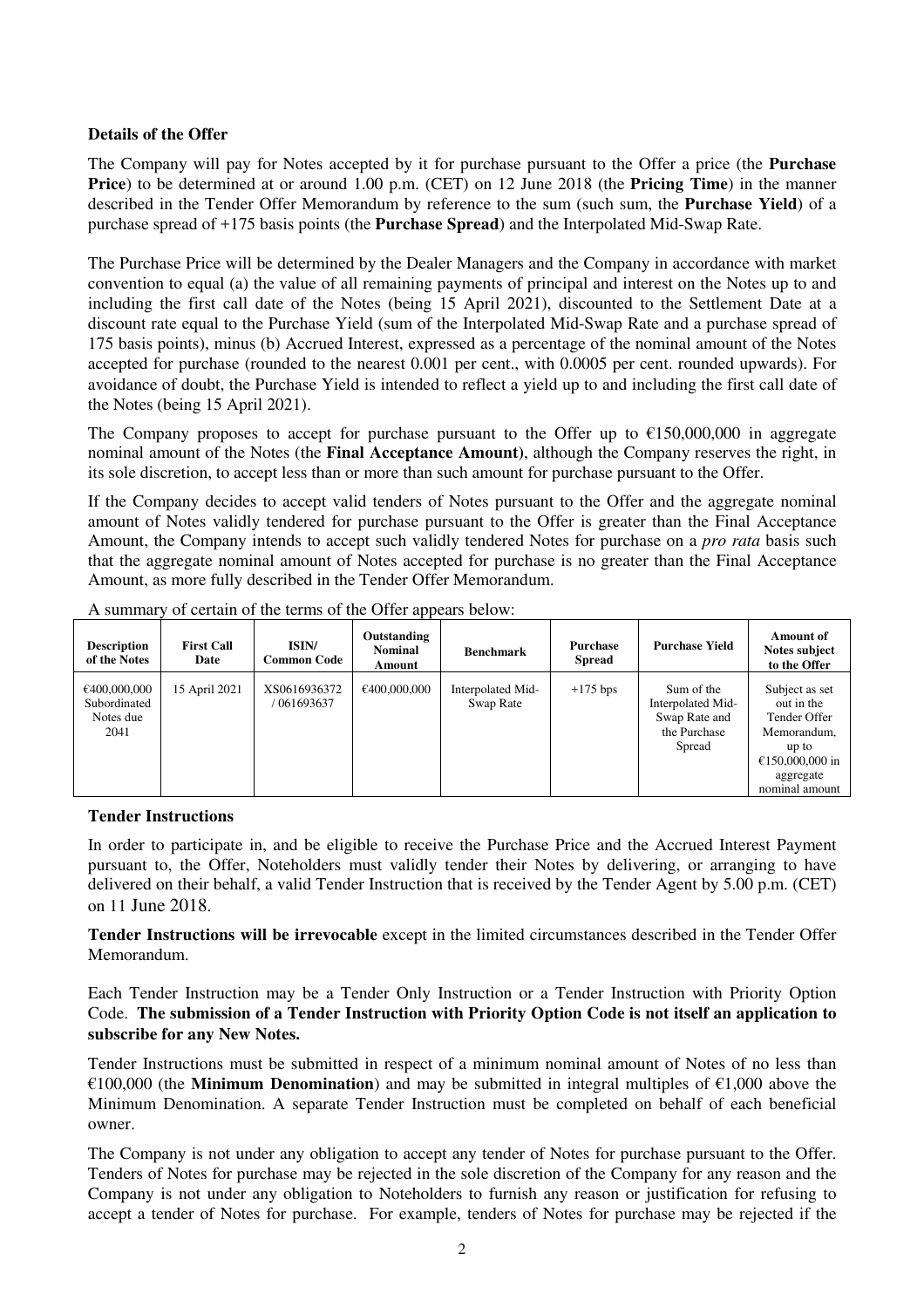Offer is terminated, if the Offer does not comply with the relevant requirements of a particular jurisdiction or for any other reason.

# **New Issue Priority**

A Noteholder that wishes to subscribe for New Notes in addition to tendering Notes for purchase pursuant to the Offer may, at the Company's option in its sole and absolute discretion, receive priority in the allocation of the New Notes, subject to the completion of the Offer, the issue of the New Notes and the satisfaction of various steps as set out in the Tender Offer Memorandum. Any such priority will be given for an aggregate nominal amount of New Notes (such priority amount, a **New Issue Priority**) up to the aggregate nominal amount of Notes tendered subject to (i) a Noteholder's valid Tender Instruction which includes a Priority Option Code and (ii) the acceptance for purchase by the Company of the Notes so tendered.

# **A Priority Option Code shall not be binding on the Company or the managers in respect of the issue of New Notes. Accordingly, the aggregate principal amount of New Notes, if any, for which priority will be given to any Noteholder will be subject to the sole and absolute discretion of VIVAT.**

As the minimum denomination of the New Notes is  $\epsilon$ 200,000, a Noteholder wishing to receive a New Issue Priority must tender for purchase pursuant to the Offer at least  $\epsilon$ 200,000 in aggregate nominal amount of Notes (including after any *pro rata* scaling, if applicable).

Any Noteholder that is eligible and wishes to receive New Issue Priority must contact a Dealer Manager to register its interest and to obtain a Priority Option Code.

### **Indicative Timetable for the Offer**

| Events                                                                                                                                                                                                                                                                                                                                                                 | Times and Dates                              |  |
|------------------------------------------------------------------------------------------------------------------------------------------------------------------------------------------------------------------------------------------------------------------------------------------------------------------------------------------------------------------------|----------------------------------------------|--|
|                                                                                                                                                                                                                                                                                                                                                                        | (All times are CET)                          |  |
| <b>Commencement of the Offer</b>                                                                                                                                                                                                                                                                                                                                       |                                              |  |
| Announcement of the Offer and intention of the Company to issue the New<br>Notes. Tender Offer Memorandum available from the Tender Agent.<br>Preliminary Offering Memorandum and Priority Option Codes available by<br>contacting the Dealer Managers.                                                                                                                | 4 June 2018                                  |  |
| <b>Expiration Deadline</b>                                                                                                                                                                                                                                                                                                                                             |                                              |  |
| Final deadline for receipt of valid Tender Instructions by the Tender Agent<br>in order for Noteholders to be able to participate in the Offer (and be<br>eligible for a New Issue Priority if valid Tender Instructions with Priority<br>Option Codes are submitted).                                                                                                 | $5.00$ p.m. on<br>11 June 2018               |  |
| <b>Indicative Results Announcement</b>                                                                                                                                                                                                                                                                                                                                 |                                              |  |
| Announcement by the Company of the aggregate nominal amount of Notes<br>validly tendered in the Offer together with a non-binding indication of the<br>level at which it expects to set the Final Acceptance Amount (conditional<br>upon satisfaction of the New Financing Condition) and (if applicable)<br>indicative details of any Scaling Factor that will apply. | At or around $11.00$ a.m.<br>on 12 June 2018 |  |
| <b>Pricing Time and Pricing Date</b>                                                                                                                                                                                                                                                                                                                                   |                                              |  |
| Determination of the Interpolated Mid-Swap Rate, the Purchase Yield and<br>the Purchase Price                                                                                                                                                                                                                                                                          | At or around $1.00$ p.m. on<br>12 June 2018  |  |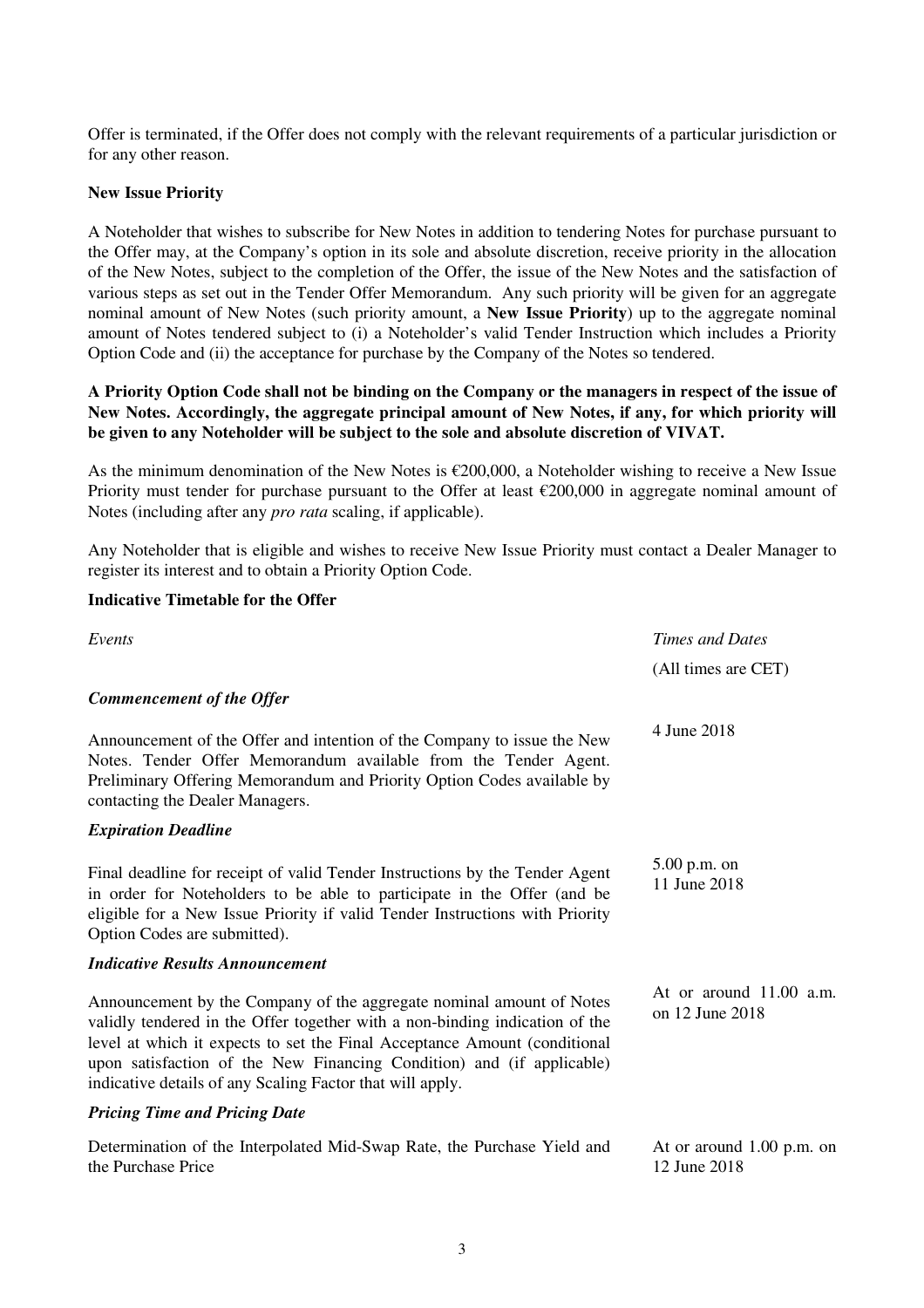### *Final Results Announcement*

Announcement of whether the Company will accept valid tenders of Notes pursuant to the Offer (conditional upon satisfaction of the New Financing Condition) and, if so accepted, the Final Acceptance Amount, the Interpolated Mid-Swap Rate, the Purchase Yield, the Purchase Price, details of any Scaling Factor and the aggregate nominal amount of Notes that will remain outstanding after the Settlement Date.

# *New Issue Settlement Date*

| Issue and settlement of New Notes (subject to the satisfaction of customary | Expected to be 18 June |
|-----------------------------------------------------------------------------|------------------------|
| conditions precedent to an issue of euromarket debt securities).            | 2018                   |

 As soon as reasonably practicable after the

Pricing Time

### *Settlement Date*

Expected Settlement Date for the Offer. Payment of Purchase Price and Accrued Interest to Noteholders in the Clearing Systems 19 June 2018

*The above times and dates are subject to the right of the Company to extend, re-open, amend, and/or terminate the Offer (subject to applicable law and as provided in this Tender Offer Memorandum). Noteholders are advised to check with any bank, securities broker or other intermediary through which they hold Notes when such intermediary would need to receive instructions from a Noteholder in order for that Noteholder to be able to participate in, or (in the limited circumstances in which revocation is permitted) revoke their instruction to participate in, the Offer before the deadlines specified in this Tender Offer Memorandum. The deadlines set by any such intermediary and each Clearing System for the submission of Tender Instructions will be earlier than the relevant deadlines specified above.*

*Unless stated otherwise, announcements in connection with the Offer will be made by (i) the issue of a press release to a Notifying News Service and/or (ii) the delivery of notices to the Clearing Systems for communication to Direct Participants, and may also be found on the relevant Reuters International Insider Screen. Copies of all such announcements, press releases and notices can also be obtained upon request from the Tender Agent, the contact details for which are below. Significant delays may be experienced where notices are delivered to the Clearing Systems and Noteholders are urged to contact the Dealer Managers or the Tender Agent for the relevant announcements during the course of the Offer. Noteholders may contact the Dealer Managers for information using the contact details below.* 

**Noteholders are advised to read carefully the Tender Offer Memorandum for full details of and information on the procedures for participating in the Offer.** 

Deutsche Bank AG, London Branch and NatWest Markets Plc are acting as Dealer Managers for the Offer and Lucid Issuer Services Limited is acting as Tender Agent.

Questions and requests for assistance in connection with the Offer may be directed to the Dealer Managers.

| <b>The Dealer Managers</b>                   |                                               |  |  |  |  |
|----------------------------------------------|-----------------------------------------------|--|--|--|--|
| Deutsche Bank AG, London Branch              | <b>NatWest Markets Plc</b>                    |  |  |  |  |
| Winchester House                             | 250 Bishopsgate                               |  |  |  |  |
| 1 Great Winchester Street                    | EC2M 4AA London                               |  |  |  |  |
| EC2N 2DB London                              | United Kingdom                                |  |  |  |  |
| United Kingdom                               | <b>Attention: Liability Management</b>        |  |  |  |  |
| <b>Attention: Liability Management Group</b> | Email: liabilitymanagement@natwestmarkets.com |  |  |  |  |
| Telephone: +44 20 7545 8011                  | Telephone: +44 20 7678 5282                   |  |  |  |  |

Questions and requests for assistance in connection with the delivery of Tender Instructions may be directed to the Tender Agent.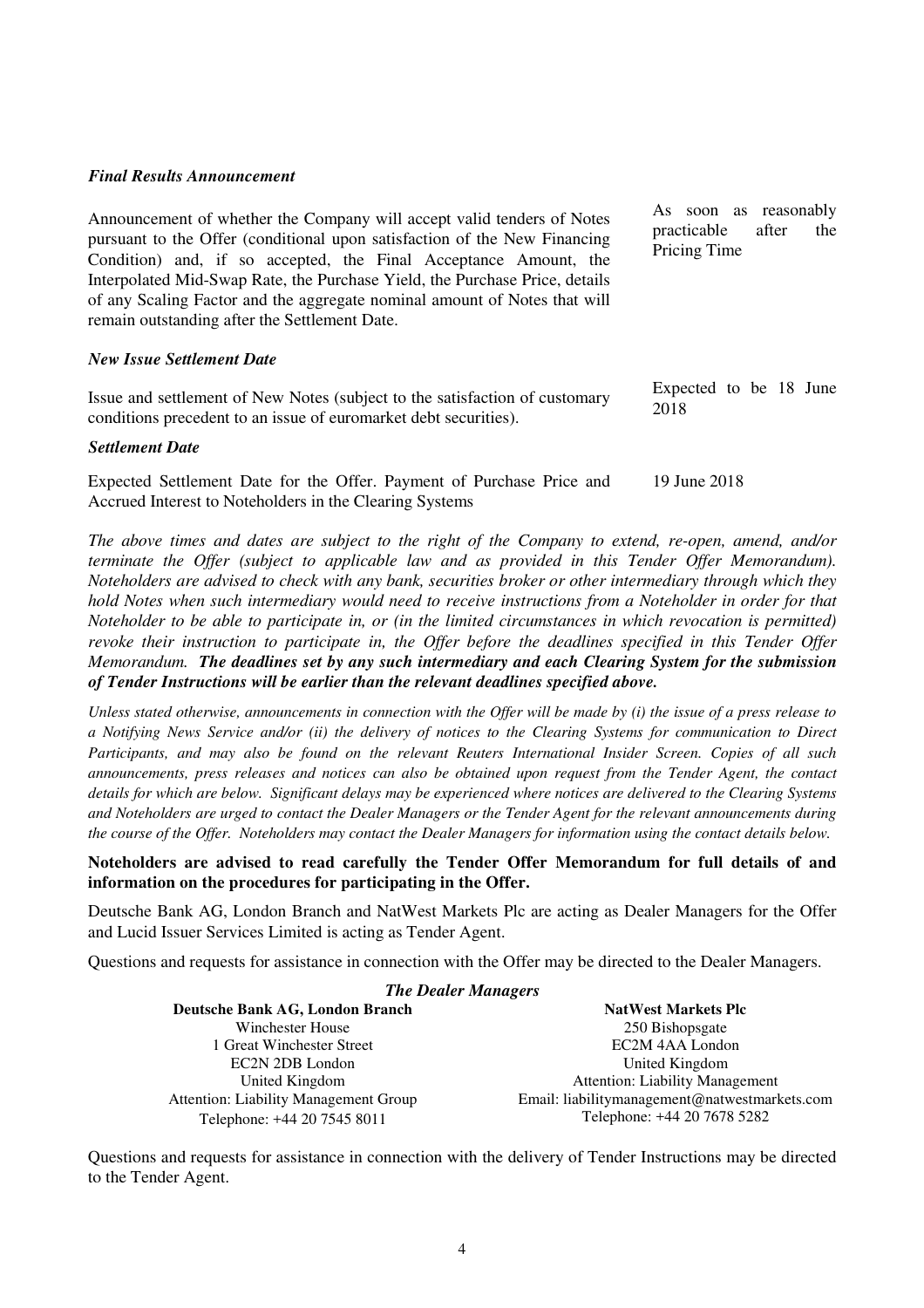#### *The Tender Agent*

**Lucid Issuer Services Limited**  Tankerton Works 12 Argyle Walk London WC1H 8HA United Kingdom Telephone: + 44 20 7704 0880 Email: vivat@lucid-is.com Attention: Arlind Bytyqi/Paul Kamminga

This announcement is released by SRLEV N.V. and contains information that qualified or may have qualified as inside information for the purposes of Article 7 of the Market Abuse Regulation (EU) 596/2014 (**MAR**), encompassing information relating to the Offer described above. For the purposes of MAR and Article 2 of Commission Implementing Regulation (EU) 2016/1055, this announcement is made by Yinhua Cao, CFO at SRLEV N.V.

**DISCLAIMER** This announcement must be read in conjunction with the Tender Offer Memorandum. This announcement and the Tender Offer Memorandum contain important information which should be read carefully before any decision is made with respect to the Offer. If any Noteholder is in any doubt as to the action it should take, it is recommended to seek its own financial advice, including in respect of any tax consequences, from its stockbroker, bank manager, solicitor, accountant or other independent financial or legal adviser. Any individual or company whose Notes are held on its behalf by a broker, dealer, bank, custodian, trust company or other nominee must contact such entity if it wishes to tender such Notes pursuant to the Offer. None of the Company, the Dealer Managers or the Tender Agent makes any recommendation whether Noteholders should tender Notes pursuant to the Offer.

#### **OFFER AND DISTRIBUTION RESTRICTIONS**

The distribution of this announcement and the Tender Offer Memorandum in certain jurisdictions may be restricted by law. Persons into whose possession this announcement and/or the Tender Offer Memorandum comes are required by each of the Company, VIVAT N.V., the Dealer Managers and the Tender Agent to inform themselves about, and to observe, any such restrictions. Neither this announcement nor the Tender Offer Memorandum constitutes an offer to buy or the solicitation of an offer to sell Notes (and tenders of Notes in the Offer will not be accepted from Noteholders) in any circumstances in which such offer or solicitation is unlawful. In those jurisdictions where the securities, blue sky or other laws require the Offer to be made by a licensed broker or dealer and the Dealer Managers or any of its affiliates is such a licensed broker or dealer in any such jurisdiction, the Offer shall be deemed to be made by the Dealer Managers or such affiliate, as the case may be, on behalf of the Company in such jurisdiction.

**United States.** The Offer is not being made, and will not be made, directly or indirectly in or into, or by use of the mails of, or by any means or instrumentality of interstate or foreign commerce of or of any facilities of a national securities exchange of, the United States. This includes, but is not limited to, facsimile transmission, electronic mail, telex, telephone, the internet and other forms of electronic communication. The Notes may not be tendered in the Offer by any such use, means, instrumentality or facility from or within the United States or by persons located or resident in the United States. Accordingly, copies of this announcement, the Tender Offer Memorandum and any other documents or materials relating to the Offer is not being, and must not be, directly or indirectly mailed or otherwise transmitted, distributed or forwarded (including, without limitation, by custodians, nominees or trustees) in or into the United States or to any persons located or resident in the United States. Any purported tender of Notes in the Offer resulting directly or indirectly from a violation of these restrictions will be invalid and any purported tender of Notes made by, or by any person acting for the account or benefit of, a person located in the United States or any agent, fiduciary or other intermediary acting on a non-discretionary basis for a principal giving instructions from within the United States will be invalid and will not be accepted.

The New Notes have not been, and will not be, registered under the Securities Act or the securities laws of any state or other jurisdiction of the United States, and may not be offered, sold or delivered, directly or indirectly, in the United States or to, or for the account or benefit of, U.S. persons.

Each holder of Notes participating in the Offer will represent that it is not located in the United States and is not participating in such Offer from the United States, or it is acting on a non-discretionary basis for a principal located outside the United States that is not giving an order to participate in such Offer from the United States. For the purposes of this and the above paragraph, United States means the United States of America, its territories and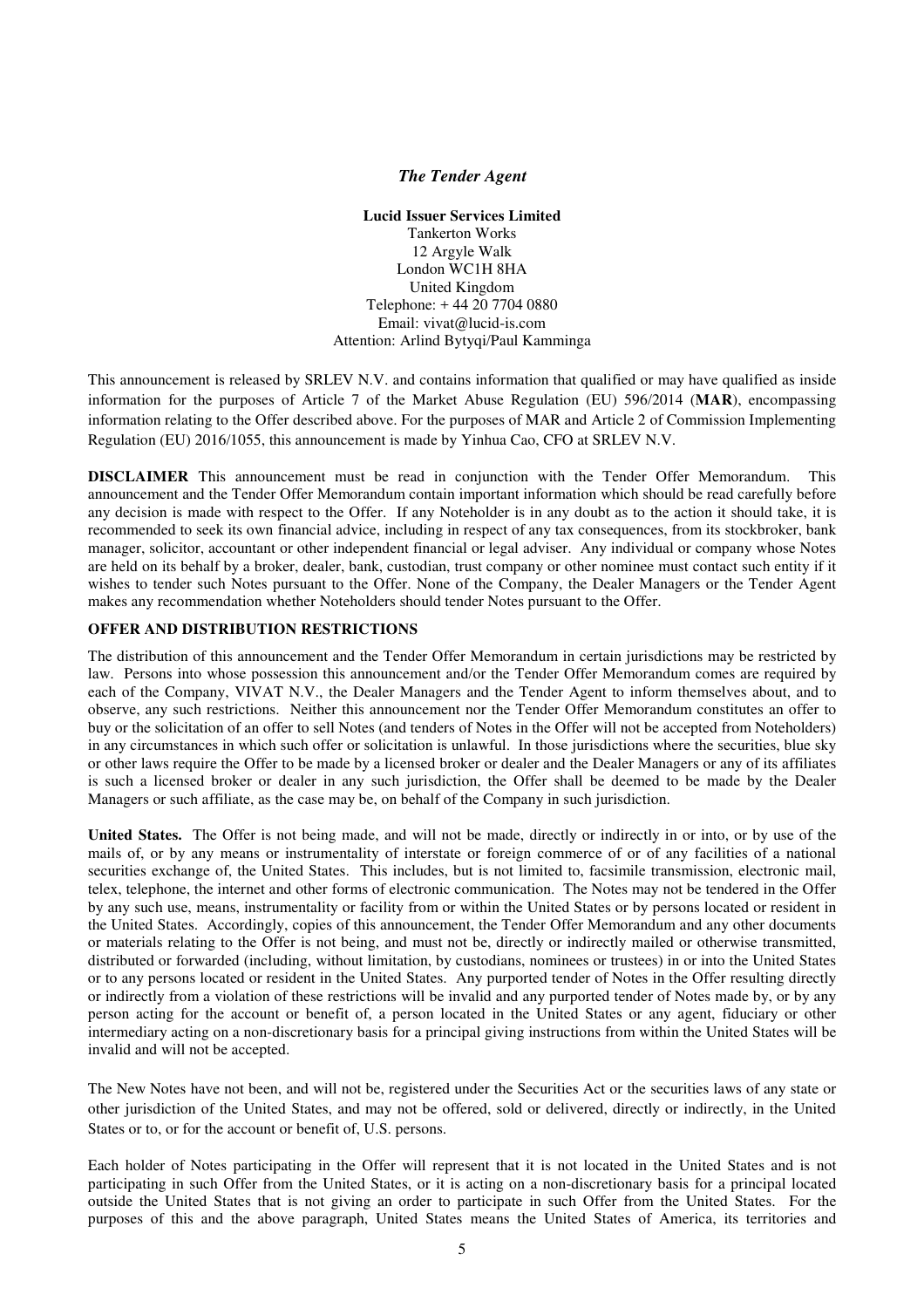possessions (including Puerto Rico, the U.S. Virgin Islands, Guam, American Samoa, Wake Island and the Northern Mariana Islands), any state of the United States of America and the District of Columbia.

**United Kingdom.** The communication of this announcement, the Tender Offer Memorandum and any other documents or materials relating to the Offer in respect of the Notes is not being made and such documents and/or materials have not been approved by an authorised person for the purposes of section 21 of the Financial Services and Markets Act 2000, as amended. Accordingly, such documents and/or materials are not being distributed to, and must not be passed on to, the general public in the United Kingdom, and are only for circulation to persons outside the United Kingdom or to persons within the United Kingdom falling within the definition of investment professionals (as defined in Article 19(5) of the Financial Services and Markets Act 2000 (Financial Promotion) Order 2005 (the Order)), or within Article 43(2) of the Order, or within Article 49(2)(a) to (d) of the Order, or to other persons to whom it may lawfully be communicated in accordance with the Order.

**Belgium.** Neither this announcement, the Tender Offer Memorandum nor any other documents or materials relating to the Offer have been submitted to or will submitted for approval or recognition to the Belgian Financial Services and Markets Authority (*Autorité des services et marches financiers/Autoriteit voor financiële markten en diensten*). The Offer is solely made in respect of Notes with a denomination of EUR 100,000 or more per Note and hence does not constitute a public offering, as defined in Article 3 of the Belgian Law of 1 April 2007 on public takeover bids (as amended or replaced from time to time, the Belgian Takeover Law).

**France.** The Offer is not being made, directly or indirectly, to the public in France. Neither this announcement, the Tender Offer Memorandum nor any other documents or offering materials relating to the Offer in respect of the Notes have been or shall be distributed to the public in France and only (i) providers of investment services relating to portfolio management for the account of third parties (*personnes fournissant le service d'investissement de gestion de portfeuille pour compte de tiers*) and/or (ii) qualified investors (*investisseurs qualifiés*), all as defined in, and in accordance with, Articles L.411-1, L.411-2 and D.411-1 to D.411-3 of the French Code monétaire et financier, are eligible to participate in the Offer. Neither this announcement nor the Tender Offer Memorandum have not been submitted to the clearance procedures (visa) of the *Autorité des marchés financiers*.

**Italy.** Neither this announcement, the Tender Offer Memorandum nor any other documents or materials relating to the Offer have been or will be submitted to the clearance procedure of the *Commissione Nazionale per le Società e la Borsa* (**CONSOB**) pursuant to Italian laws and regulations.

The Offer is being carried out in the Republic of Italy as an exempted offer pursuant to article 101-bis, paragraph 3-bis of the Legislative Decree No. 58 of 24 February 1998, as amended (the Financial Services Act) and article 35-bis, paragraph 4 of CONSOB Regulation No. 11971 of 14 May 1999, as amended (the **Issuers' Regulation**). The Offer is also being carried out in compliance with article 35-bis, paragraph 7 of the Issuers' Regulation.

A holder of Notes located in the Republic of Italy can tender Notes through authorised persons (such as investment firms, banks or financial intermediaries permitted to conduct such activities in the Republic of Italy in accordance with the Financial Services Act, CONSOB Regulation No. 16190 of 29 October 2007, as amended from time to time, and Legislative Decree No. 385 of 1 September, 1993, as amended) and in compliance with applicable laws and regulations or with requirements imposed by CONSOB or any other Italian authority.

Each intermediary must comply with all applicable laws and regulations concerning information duties vis-à-vis its clients in connection with the Notes or the Offer.

**Spain.** Neither of the Offer, this announcement nor the Tender Offer Memorandum constitutes the offer of securities or the solicitation of the offer of securities to the public in Spain under the Spanish Securities Market Law (*Ley 24/1988, de 28 de Julio, del Mercado de Valores*), Royal Decree 1310/2005, 4 November 2005 and Royal Decree 1066/2007, of 27 July 2007. Accordingly, neither this announcement nor the Tender Offer Memorandum has been submitted for approval and neither this announcement nor the Tender Offer Memorandum has been approved by the Spanish Securities Market Regulator (*Comisión Nacional del Mercado de Valores*).

**RESTRICTIONS ON MARKETING AND SALES TO RETAIL INVESTORS:** The New Notes are complex financial instruments and are not a suitable or appropriate investment for all investors. In some jurisdictions, regulatory authorities have adopted or published laws, regulations or guidance with respect to the offer or sale of securities with features similar to the New Notes to retail investors. In particular, in June 2015, the UK Financial Conduct Authority published the Product Intervention (Contingent Convertible Instruments and Mutual Society Shares) Instrument 2015 (the **PI Instrument**). In addition, (i) on 1 January 2018, the provisions of Regulation (EU) No. 1286/2014 on key information documents for packaged and retail and insurance-based investment products (**PRIIPs**) became directly applicable in all EEA member states and (ii) the Markets in Financial Instruments Directive 2014/65/EU (as amended)